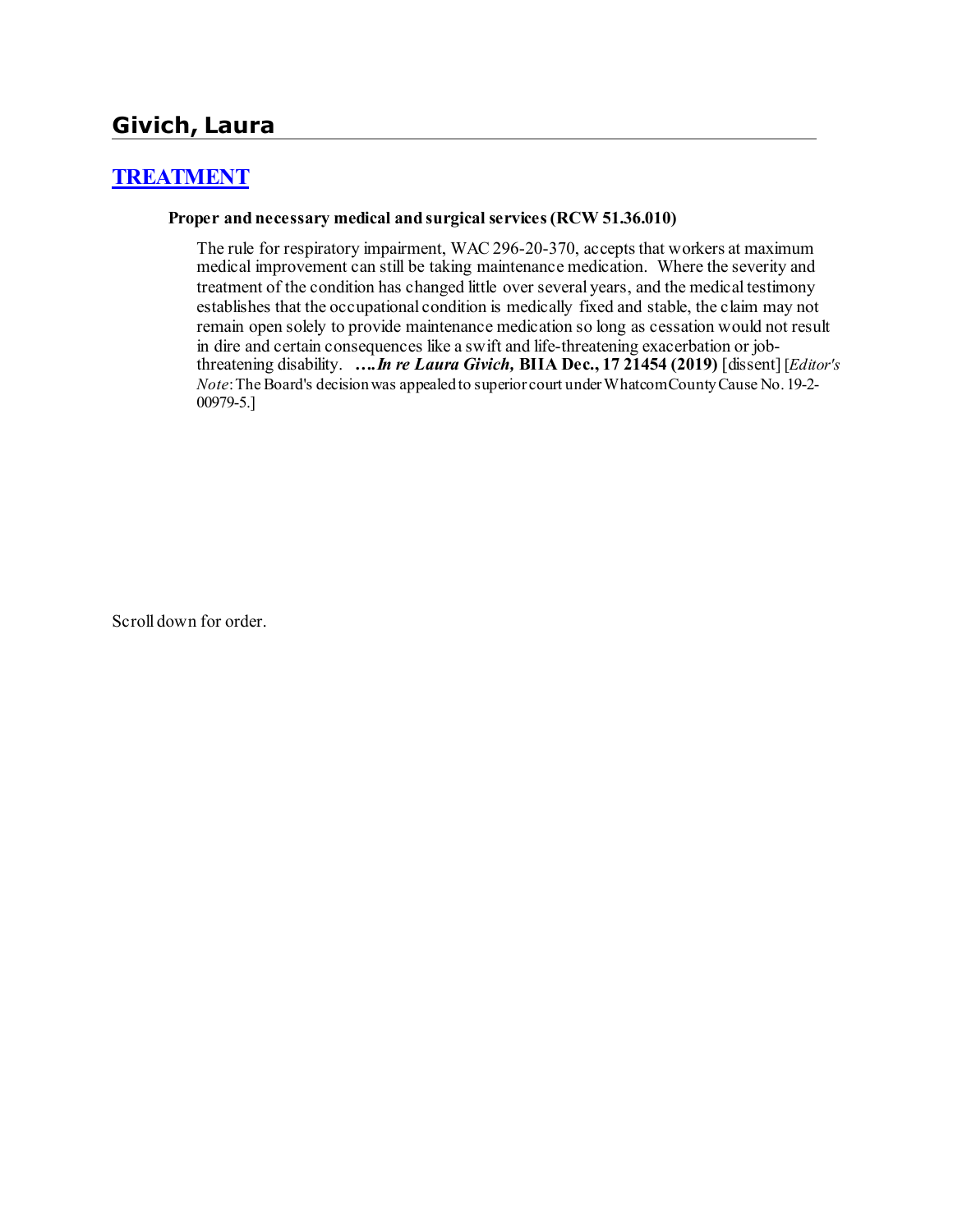### **BEFORE THE BOARD OF INDUSTRIAL INSURANCE APPEALS STATE OF WASHINGTON**

**)**

**IN RE: LAURA E. GIVICH ) DOCKET NO. 17 21454**

# **CLAIM NO. SE-29236 ) DECISION AND ORDER**

The claimant, Laura Givich, suffers from occupational asthma caused by exposure during the course of her employment with the self-insured employer, Intalco Aluminum Corp. (Alcoa). The Department issued an order denying the self-insured employer's request to close this claim. Alcoa argues that Ms. Givich's occupational asthma has reached maximum medical improvement, which requires the Department to close her claim. Finding that Ms. Givich's occupational asthma had not reached maximum medical improvement, our industrial appeals judge affirmed the Department's order. We determine Ms. Givich's occupational asthma had reached maximum medical improvement and the Department should close her claim. The Department's order is incorrect and is **REVERSED**. This matter is **REMANDED** to the Department to enter an order closing Ms. Givich's claim.

## **DISCUSSION**

The claimant, Laura E. Givich, was a 49 year old woman on the day of hearing. She had some college education. At the time of hearing, she had been working for Regence Blue Shield as a claims analyst for six years. Previously, she worked as a pot line operator for Alcoa from January 19, 2011, through February 8, 2012, at its Ferndale smelter. Otherwise, Ms. Givich has experience working as a temporary office worker, doing unspecified work at a life insurance business and, as a teen, working on her family's ranch.

"Pot" is the name of the large 6' x 20' crucibles used to smelt aluminum ore. Pot line operators feed ore into pots from a crane. They also use a powered poker to tamp the ore under the highvoltage anodes. Moving between work stations, they climb up and down the ladder into their cranes many times a day. Because of the "gassy" environment on the pot line, pot line operators must wear respirators to breathe. Alcoa monitored its pot line operators for occupational "pot line" asthma.

Over time working on the pot line, Ms. Givich experienced breathing problems at work. Getting a good breath became hard, and she tired easily climbing the ladder into her crane. She eventually visited allergy and asthma physician William Anderson, M.D. He diagnosed her with occupational asthma caused by her pot line operator work for Alcoa. "Asthma" is a pathological constriction of the bronchial tubes that feed air into the lungs in response to environmental irritants.<sup>1</sup> It restricts airflow and makes breathing more difficult. On May 27, 2016, pulmonologist Lawrence Klock, M.D.,

<sup>1</sup> Klock Dep. at 17.

l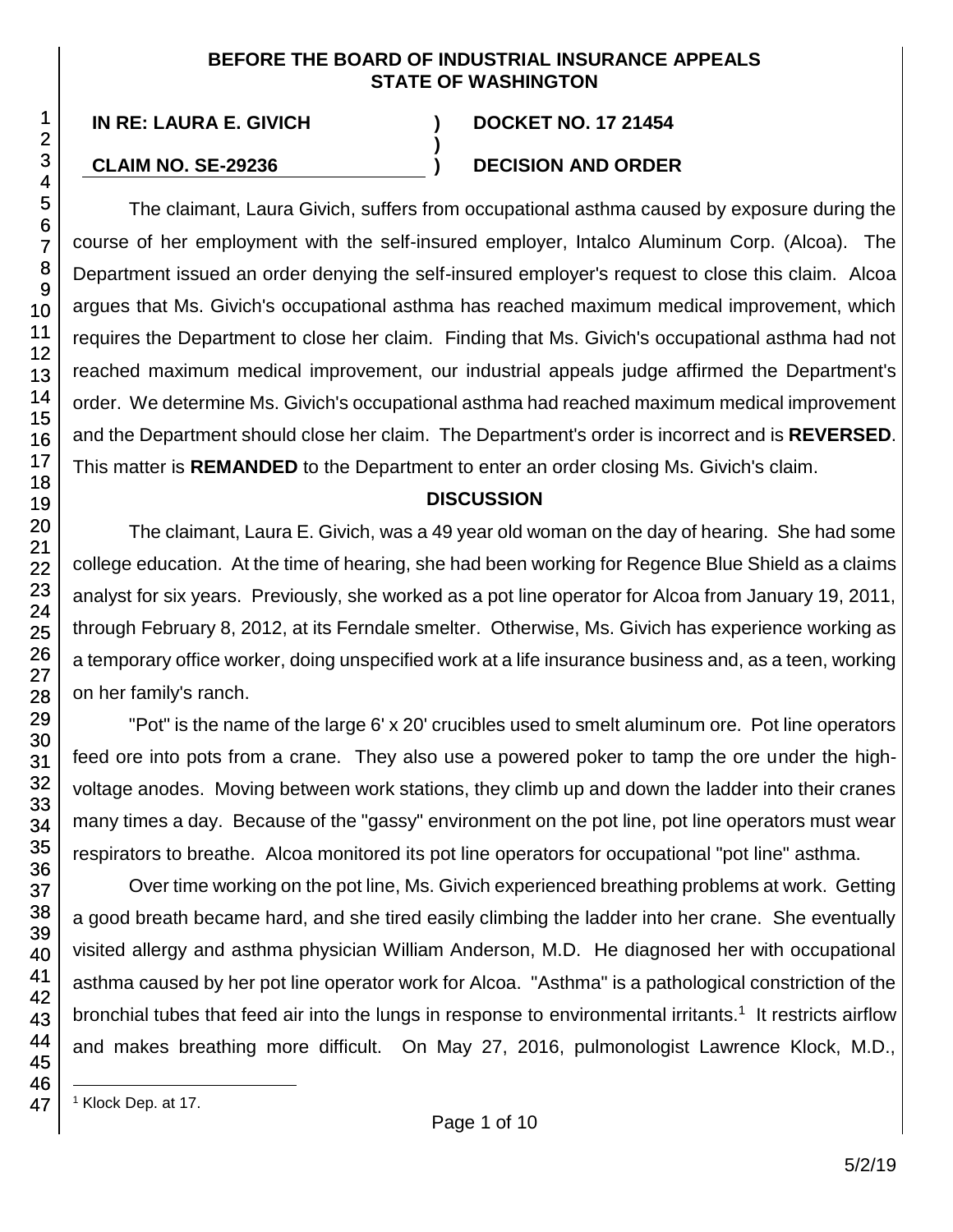conducted an Independent Medical Examination (IME) on Ms. Givich for Alcoa. Dr. Klock concurred in Dr. Anderson's diagnosis and its cause. They are not contested.

Ms. Givich has been treated continuously by Dr. Anderson for the six years from her initial diagnosis. Since she left Alcoa, her condition has not worsened, nor has it improved. Using a battery of respiratory medications that has shifted over time, she keeps her asthma under control. Around 2014, she attempted to stop using her medication for a month, but the trial ended after just two to three days with an emergency nebulizer treatment. For now, she requires (1) a morning dose of Advair 250 combined corticosteroid and bronchodilator, (2) an evening dose of Dulera, an unspecified non-steroidal inhaled medicine, and (3) Ventolin, a rescue inhaler, as needed two to three times a week. Dr. Anderson sees Ms. Givich about once a year to monitor and tweak her medications. Under this medication regimen, Ms. Givich is living a normal life, including work and exercise. She must avoid fumes that might trigger an asthma attack.

Dr. Klock gave the sole medical testimony in this case. According to Dr. Klock, Ms. Givich's occupational asthma is medically fixed and stable.<sup>2</sup> He believes the medicine she takes "keep[s] her air passageways open on a long-term basis."<sup>3</sup> "[T]he claimant should remain on her inhaled corticosteroid and inhaled bronchodilator for optimal treatment of her asthma."<sup>4</sup> Dr. Klock agreed that asthma attacks can be "frightening" to the patient and "rarely" result in death.<sup>5</sup> Ms. Givich's asthma is fixed and stable so long as dependence on her asthma medication to avoid and mitigate asthma attacks is consistent with "fixed and stable." We granted review to address this issue.

Workers no longer qualify for treatment, and further treatment is no longer "proper and necessary," when their accepted conditions reach maximum medical improvement.<sup>6</sup> "Maximum medical improvement" or "fixed and stable" means no further medical treatment will produce a "fundamental or marked change in an accepted condition."<sup>7</sup> When a worker's condition is deteriorating, the condition has not yet become fixed, but it has become fixed when it is "stable," "lasting," and "unchangeable".<sup>8</sup> Once all accepted conditions have reached maximum medical improvement, any remaining disability is permanent and the Department should close the claim.<sup>9</sup>

- Klock Dep. at 20.
- Klock Dep. at 22.

l

- Klock Dep. at 32.
- Klock Dep. at 28.
- WAC 296-20-01002.
- WAC 296-20-01002.
- *In re Lyle Rilling,* BIIA Dec., 88 4865 (1990). *See also Du Pont v. Dep't of Labor & Indus.,* 46 Wn. App. 471, 477 (1986). RCW 51.36.010(4); *Dep't of Labor & Indus. v. Slaugh*, 177 Wn. App. 439, 444-446 (2013).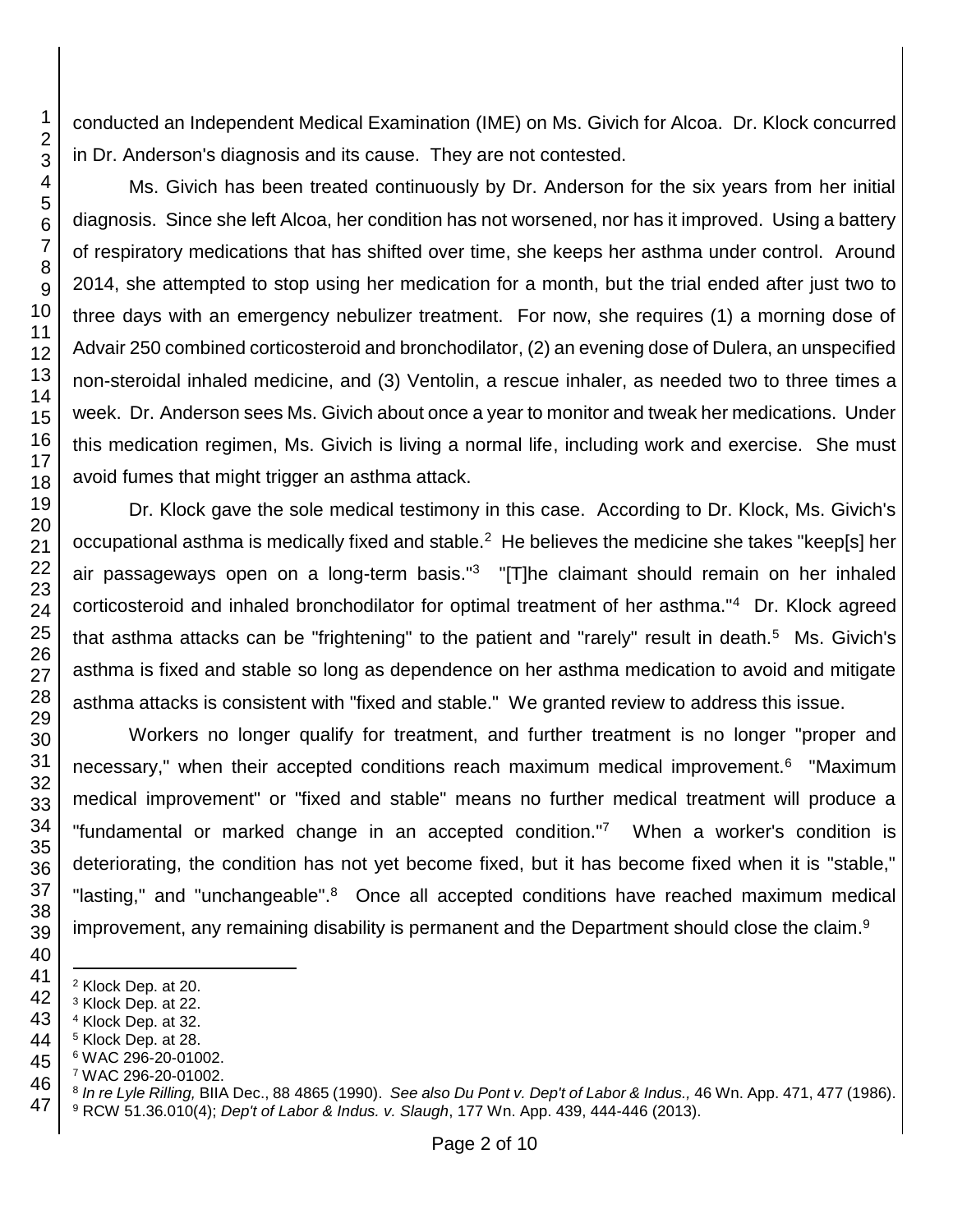Here, Ms. Givich's asthma stopped getting worse after she stopped working as a pot line operator. Over six years, she settled on a medication regimen that controlled, but did not cure, her asthma. That medicine allows her to work and live her life normally. Closing her claim will result in losing industrial insurance coverage for her asthma medication. No evidence shows whether she has alternative medical insurance, or, if she does, whether it would cover her asthma medication. If a loss of industrial insurance resulted in her not taking her asthma medicine, Ms. Givich would fall off the medication regimen that has kept her occupational asthma condition under control. And, stopping the medication risks a significant deterioration of her condition.

In an employer appeal, the employer must first present a prima facie case.<sup>10</sup> But, assuming it does, the burden of proof shifts to the worker to establish qualification for benefits.<sup>11</sup> As the appealing party, Alcoa had the burden of establishing a prima facie case of fixity. With Dr. Klock's testimony, it met that burden, and the burden of proof shifted to Ms. Givich. She presented no medical witness of her own, only admissions and cross-examination of Dr. Klock. While Dr. Klock conceded that Ms. Givich still needed medicine to control her asthma, he identified no curative, rehabilitative, or diagnostic treatment still necessary for her asthma, and he never conceded she had **not** reached fixity. Because Ms. Givich's continuing qualification for benefits depends on her condition not reaching fixity, she bears the burden of proof that her asthma was not fixed. While we analyze her need for medicine below, Ms. Givich failed to meet her burden of proof to show her asthma was **not** fixed.

When workers with occupational asthma reach maximum medical improvement, WAC 296- 20-370(1)(b)(x) and (xi) provide a method for rating their permanent partial disability. Under WAC 296-20-370(1)(b)(xii), the respiratory function tests to determine the degree of disability should be conducted after clearing medications like theophylline, beta agonists, oral steroids, inhaled steroids, and cromolyn, unless medicine withdrawal would be hazardous or life threatening. By anticipating a need to clear asthma medications, the rule accepts that workers at maximum medical improvement will still be taking maintenance medication. So under the disability rating rules, a worker can be at maximum medical improvement while still dependent on asthma medicine.

l RCW 51.52.050(2)(a). "In an appeal before the board, the appellant shall have the burden of proceeding with the evidence to establish a prima facie case for the relief sought in such appeal." *See also In re Kathleen Stevenson*, BIIA Dec., 11 13592 (2012).

 *Olympia Brewing Co. v. Dep't of Labor & Indus*., 34 Wn.2d 498 (1949), overruled on other grounds, *Windust v. Dep't of Labor & Indus*., 52 Wn.2d 33 (1958).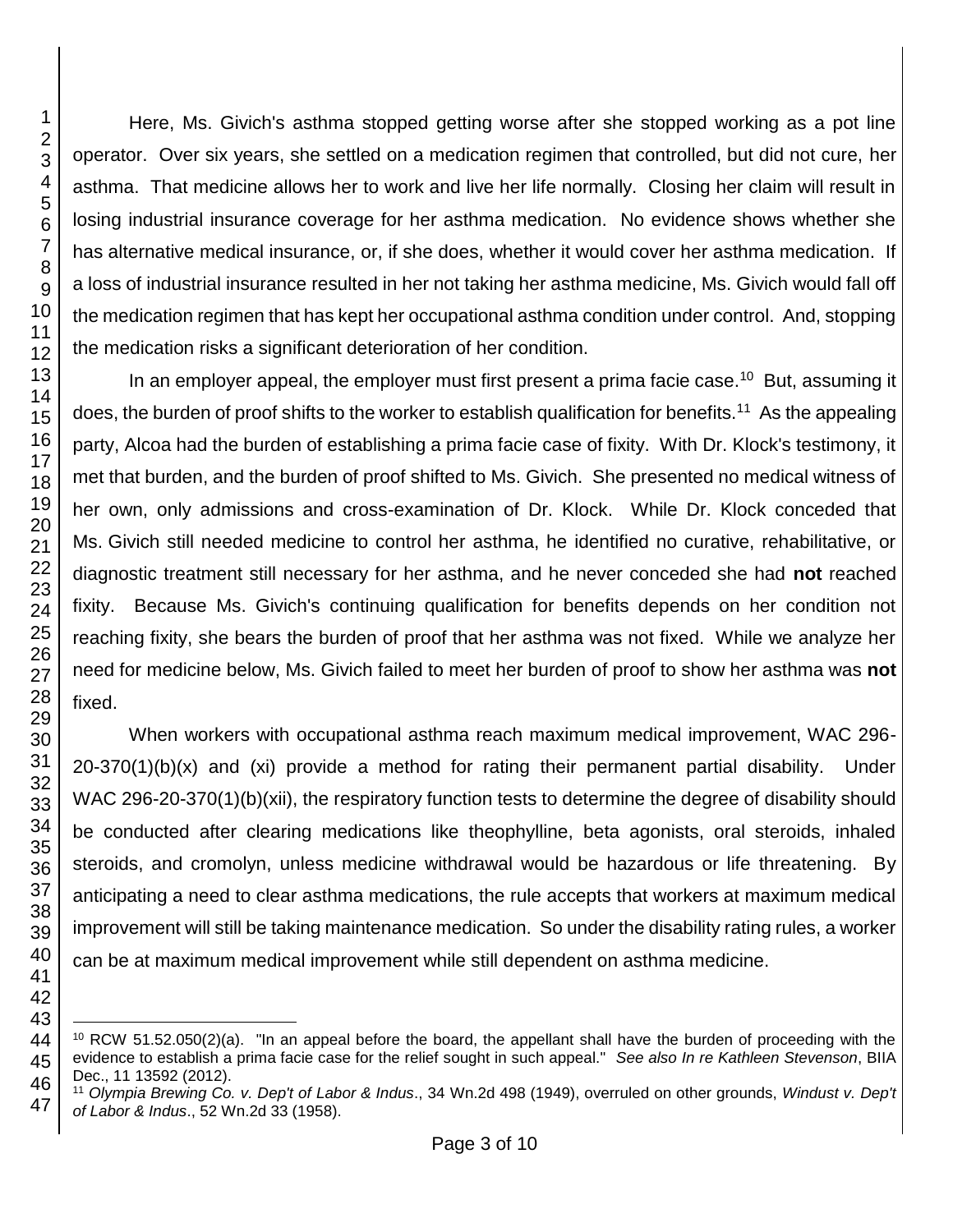We decided a similar case in *In re Arthur M. Jenkins*.<sup>12</sup> In Jenkins, the worker suffered occupational asthma described as "reactive airways disease." Like Ms. Givich, he needed ongoing medical supervision of his prescription medicine to control it. Despite that need, we held, "The fact that Mr. Jenkins will need ongoing medical supervision of his prescriptive medication is insufficient to allow the claim to remain open for additional treatment."<sup>13</sup> Referring to periodic asthma attacks, we explained, "the variations in his symptoms are taken into consideration in the determination of permanent partial disability."<sup>14</sup> So, under *Jenkins,* a worker's occupational asthma can be considered stable and at maximum medical improvement even though the worker still takes maintenance medication, has annual checkups to supervise that medication, and suffers periodic asthma attacks, just like Ms. Givich.

Twelve years later in *In re Diane A. Stevens Hebert,* we decided that a similar worker had reached maximum medical improvement.<sup>15</sup> In Stevens Hebert, the worker had more severe asthma than the worker in *Jenkins* or Ms. Givich. It required hospitalization twice a year, and discontinuing her maintenance medicine "could be life threatening."<sup>16</sup> Nonetheless, we held, "Ms. Hebert's asthma condition must be considered fixed and stable. Her industrially related asthma has stabilized."<sup>17</sup> Relying on a more expansive interpretation of RCW 51.36.010, later rejected in *Department of Labor & Industries v. Slaugh*, <sup>18</sup> we remanded the case in part for the Director to consider covering the worker's asthma medication after closure with only partial disability. Because we acknowledged that coverage lay within the Director's discretion to deny, our decision could not have turned on whether the Department actually did cover her asthma medicine after claim closure. Therefore, *Slaugh's* later elimination of that discretion does not undermine *Stevens Hebert's* fixity analysis.

Like chronic asthma medication under WAC 296-20-370, the rule for determining permanent partial disability for workers with industrially related epilepsy, WAC 296-20-320, anticipates they will have a chronic dependence on anti-convulsant medication. In reaching our conclusion in *Stevens Hebert,* we relied in part on our decision in *In re Deanne C. Clark*.<sup>19</sup> In *Clark,* we held that a worker with industrially related epilepsy had reached maximum medical improvement despite her

Dckt. No. 91 2457 (November 25, 1992).

*Jenkins, at 3.*

l

*In re Arthur M. Jenkins,* Dckt. No. 91 2457 (November 25, 1992).

Dckt. No. 04 11121 (April 19, 2005).

*Stevens Hebert,* at 2.

*Stevens Hebert,* at 5.

177 Wn. App. 439, 444-446 (2013).

Dckt. No. 97 3934 (July 7, 1999).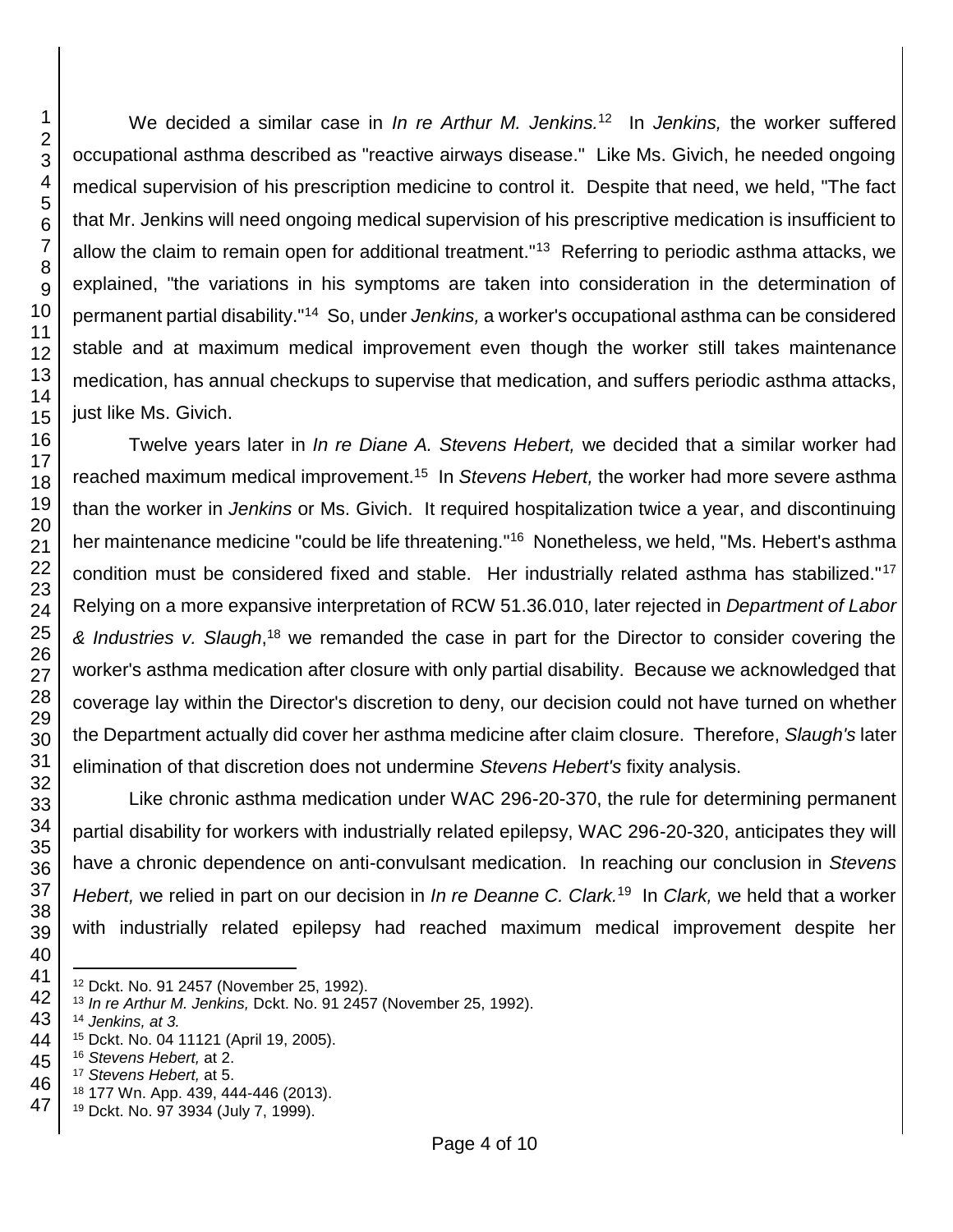dependence on anti-convulsant medicine because "no medical treatment exists that can cure the convulsant disorder or result in a more complete recovery."<sup>20</sup> *Clark, Jenkins,* and *Stevens Hebert*  stand for the principle that a worker's condition can achieve fixity despite dependence on long-term medication because the medicine dependence is the measure of disability.

Considering a different type of maintenance treatment, we also approved claim closure in In re Lyle Rilling.<sup>21</sup> Physical therapy provided the worker in *Rilling* temporary relief from the pain of his industrially related cervical radiculopathy. Still, we considered his radiculopathy fixed and stable because no treatment, including physical therapy, would have a lasting effect.

On the other hand, in *In re Freda Hicks*<sup>22</sup> and a dependent case *In re Robert G. Thorsen,*<sup>23</sup> we held open claims in which workers were receiving maintenance treatment without expectation of improvement. In *Hicks,* we relied on medical testimony that Ms. Hicks needed her opiate pain medication "to maintain even her very limited functional capacity [without which she] would be unable to carry on normal, life-sustaining, functions."<sup>24</sup> And, we relied on psychiatric testimony that Ms. Hicks needed continued, regular psychotherapy or her "depression would deepen to the point that she would not be able to care for herself. Her risk of suicide would increase."<sup>25</sup> In *Thorsen,* we relied on medical testimony that pain medication and muscle relaxers facilitated Mr. Thorsen's return to work at a new job. In *Thorsen,* we specifically rejected a Department argument that holding the case open to cover maintenance medication threatened to create a perpetual claim. Now, more than 10 years later in a time more skeptical of long term opiate use, we might decide these cases differently. Furthermore, the decisions rest significantly on the dire and certain consequences of stopping treatment. In Hicks, "[w]ithout treatment, her deterioration will be swift and life threatening."<sup>26</sup> And, in *Thorsen,* his medication "enable[s] him to be fully employed."<sup>27</sup>

Here, the uncontroverted medical testimony establishes that Ms. Givich's occupational asthma is medically fixed and stable. The severity, treatment, and lived experience of her condition has changed little in six years. While Dr. Anderson has slightly adjusted her medication over that time, the changes were conservative and did not affect her dependence on her medication or the frequency

- l *Clark*, at 2.
- BIIA Dec., 88 4865 (1990).
- BIIA Dec., 01 14838 (2004).
- Dckt. No. 05 23423 (January 24, 2007).
- *Hicks,* at 3.
- *Hicks,* at 3.
- *Hicks,* at 4.
- *Thorsen,* at 12.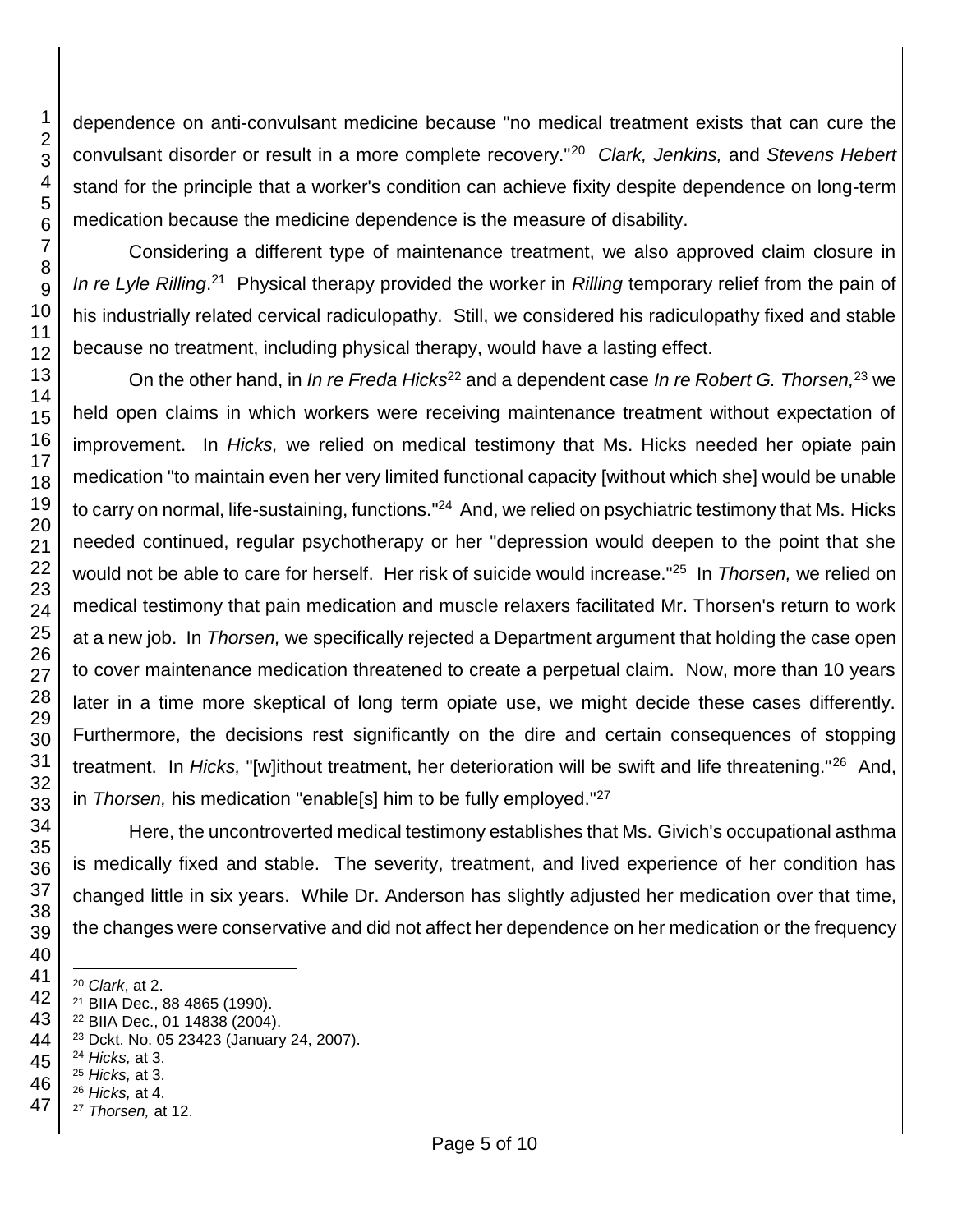or severity of her asthma attacks. Past changes were too minor and more radical future changes are both too unexpected and too speculative for those changes to make her condition unstable. Her condition meets the *Rilling* factors for fixity. It is "stable," "lasting," and "unchangeable." Stopping coverage for Ms. Givich's medication would not result in dire and certain consequences like a "swift and life-threatening" exacerbation or job-threatening disability. So, the severity of those consequences is distinguishably and significantly less than the consequences for the workers in *Hicks* and *Thorsen*. And, like the workers in *Jenkins, Stevens Hebert,* and *Clark,* Ms. Givich's industrially related condition is fixed and stable under maintenance medication. Thus, like the workers in *Jenkins, Stevens Hebert,* and *Clark,* her case should be closed. Ms. Givich's occupational asthma is "fixed and stable" under WAC 296-20-01002 and her claim is ripe for closure under *Rilling, Du Pont v. Department of Labor & Industries,*<sup>28</sup> and RCW 51.36.010(4).

A basic policy of the Industrial Insurance Act seeks to restore injured and disabled workers to health and productivity.<sup>29</sup> That policy is embodied in the principle of maximum medical improvement. So long as injured workers' conditions can still improve, their claims should remain open for coverage of all proper and necessary treatment.<sup>30</sup> Once their conditions are stable and no longer improving, the Industrial Insurance Act provides permanent disability benefits as restitution for their lost health and productivity. Doing so gives the worker, the employer, and the Department finality, financial certainty, and psychological closure. Perpetual claims defy this policy and forgo these benefits. In the right case, compelling circumstances appealing strongly to competing policies may justify perpetual claims. This is not that case.

## **DECISION**

In Docket No. 17 21454, the employer, Intalco Aluminum Corp., filed an appeal with the Board of Industrial Insurance Appeals on August 30, 2017, from an order of the Department of Labor and Industries dated July 31, 2017. In this order, the Department declined to close Ms. Givich's claim. This order is incorrect and is reversed and remanded.

l 46 Wn. App. 471 (1986).

RCW 51.32.055(1).

<sup>&</sup>lt;sup>30</sup> RCW 51.32.055(1). "Benefits for permanent disability shall be determineonly after the injured worker's condition becomes fixed." *See also* 6 Lex K. Larson, Larson's Workers' Compensation § 80.03[3] (Matthew Bender, Rev. Ed.).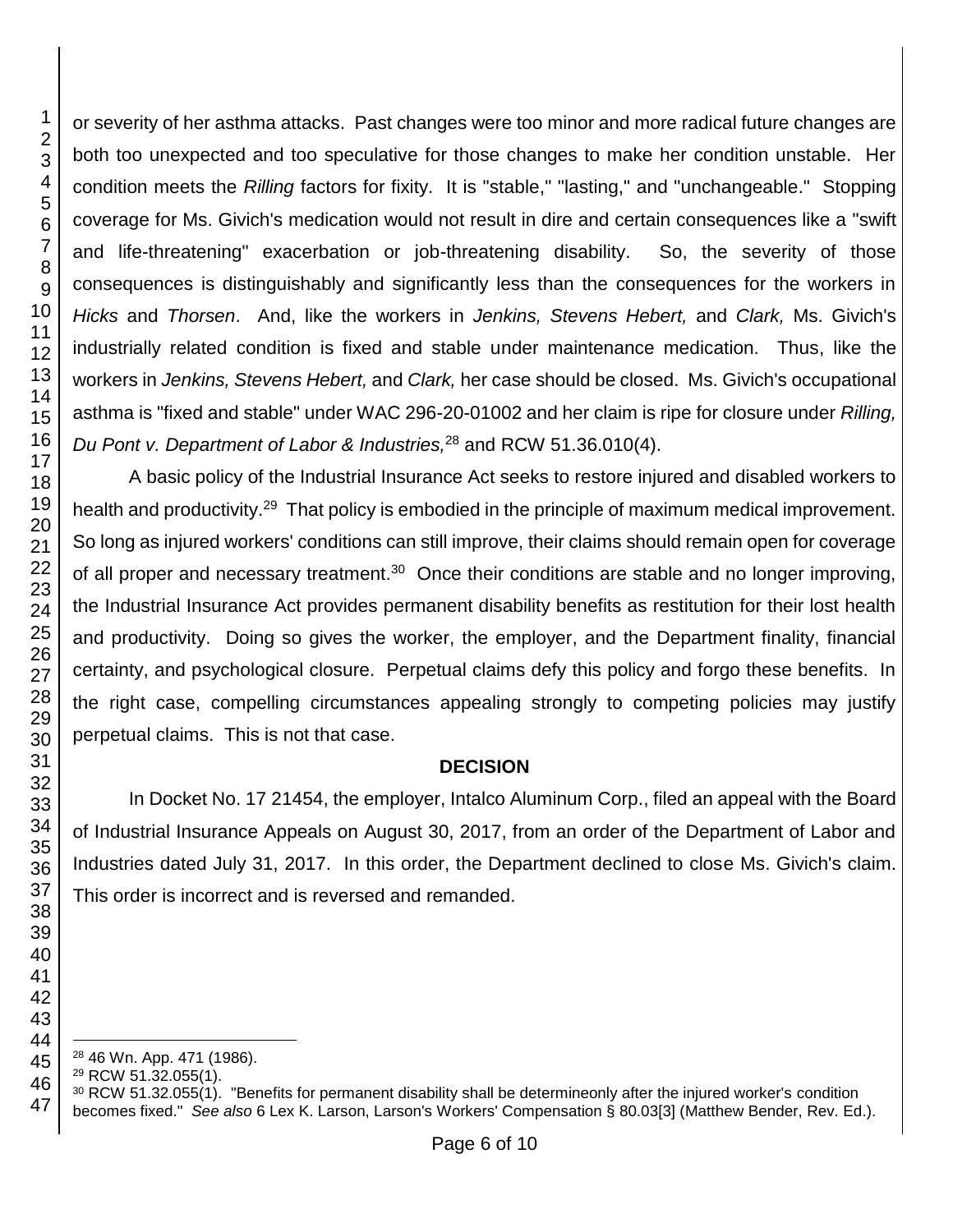# 1. On October 31, 2017, an industrial appeals judge certified that the parties agreed to include the Jurisdictional History in the Board record solely for jurisdictional purposes.

**FINDINGS OF FACT**

- 2. Laura Givich developed an occupational disease diagnosed as occupational asthma that first required medical treatment on July 9, 2011. The asthma arose naturally and proximately from the distinctive conditions of her employment as a pot line operator for Alcoa.
- 3. Ms. Givich's occupational asthma became medically fixed and stable by July 31, 2017.

# **CONCLUSIONS OF LAW**

- 1. The Board of Industrial Insurance Appeals has jurisdiction over the parties and subject matter in this appeal.
- 2. Ms. Givich's conditions proximately caused by her occupational disease were fixed and stable as of July 31, 2017. She is not entitled to further treatment under RCW 51.36.010.
- 3. This matter is remanded to the Department to issue an order denying further treatment and closing the claim.

Dated: May 2, 2019.

BOARD OF INDUSTRIAL INSURANCE APPEALS

BOARD OF INDUSTRIAL INSURAN<br>LINDA L. WILLIAMS, Chairperson<br>JAGK S. ENG, Member  $\boldsymbol{\kappa}$  S. ENG. Member

# **DISSENT**

While I concur with the majority that Ms. Givich suffers from occupational asthma, I disagree that Ms. Givich's condition is fixed and stable. "Where a claimant's condition is deteriorating or further medical treatment is contemplated, the condition is not 'fixed."<sup>31</sup> Likewise, under the definition of "proper and necessary" in WAC 296-20-01002, a condition is not fixed and stable so long as a marked change can be expected "without treatment." Here, the medical testimony shows that without ongoing medical supervision and prescription medicine, Ms. Givich would suffer regular and serious asthma attacks, a marked change for the worse.<sup>32</sup> And, her medicines contain cortisone, which has

<sup>32</sup> Klock Dep. at 32.

l <sup>31</sup> *Pybus Steel Co. v. Dep't of Labor & Indus.,* 12 Wn. App. 436, 439 (1975).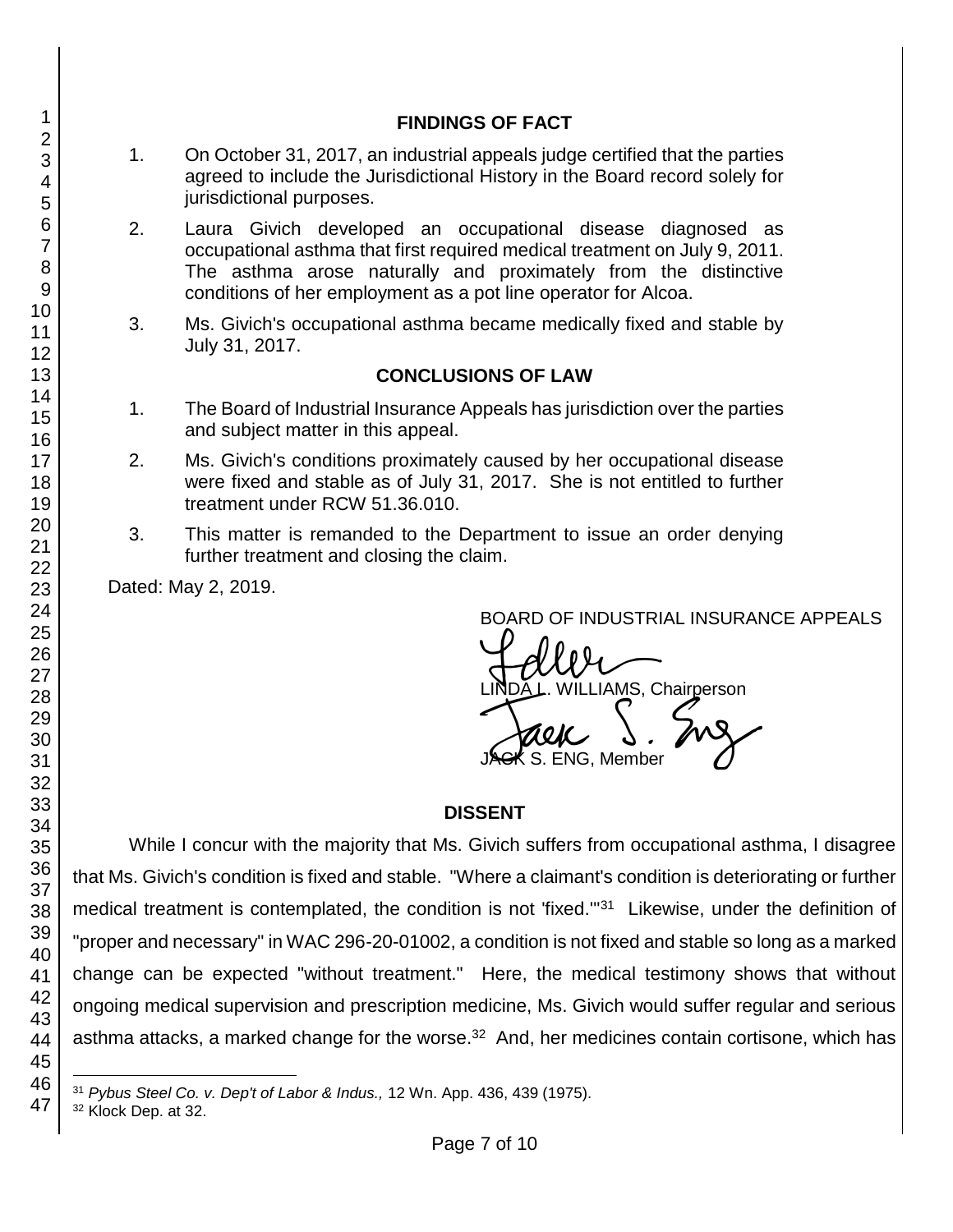side effects so severe that a treating provider would keep trying to wean her off of them, just like Dr. Anderson has tried once before.<sup>33</sup> Until her treating physician successfully weans her, her condition can still improve.

Like the workers in *In re Freda Hicks*<sup>34</sup> and *In re Robert G. Thorsen,*<sup>35</sup> Ms. Givich needs continuing medical treatment to maintain her health and avoid serious exacerbations. Because she still needs medical supervision, prescription medicine is a kind of further medical treatment, and her treating physician has not yet successfully tapered her cortisone dose, her occupational asthma is **not** fixed and stable under *Pybus* and the definition of "proper and necessary" in WAC 296-20-01002.

The majority relies on our decisions in *In re Arthur M. Jenkins*<sup>36</sup> and *In re Diane A. Stevens Hebert.*<sup>37</sup> Those decisions held that workers with occupational asthma could be fixed and stable despite dependence on medicine. But, we made those decisions before *Department of Labor & Industries v. Slaugh*<sup>38</sup> overruled *In re Debra Reichlin.*<sup>39</sup> Under *Reichlin,* RCW 51.36.010 gave the Department discretion to cover ongoing medication for a worker permanently partially disabled by occupational asthma. We recognized that "given the nature of certain illnesses like asthma, that can be life threatening or with acute temporary flare ups" the reopening process would offer relief too little, too late.<sup>40</sup> But, Slaugh specifically overruled *Reichlin* and established that the Department cannot cover chronic asthma medicine for workers with permanent partial disabilities.<sup>41</sup> Now, *Stevens Hebert* relied on *Reichlin* for the proposition that the Department could cover her asthma medicine after case closure with permanent partial disability.<sup>42</sup> The *Slaugh* change in the law removes that backstop*.* That distinction makes a difference, and we should overrule *Jenkins* and *Stevens Hebert*. Otherwise, the application of these decisions shifts to the worker, or other insurer, the ongoing medical cost for a condition caused by an occupational exposure. Such application is antithetical to providing sure and certain relief to workers and their families.

l

- BIIA Dec., 01 14838 (2004).
- Dckt. No. 05 23423 (January 24, 2007).
- Dckt. No. 91 2457 (November 25, 1992).
- Dckt. No. 04 11121 (April 19, 2005).
- 177 Wn. App. 439, 452-53 (2013).
- BIIA Dec., 00 15943 (2003).
- *In re Debra Reichlin,* BIIA Dec., 00 15943 (2003).

Klock Dep. at 32-33.

 *Slaugh,* at 452-53. "The final proviso [of RCW 51.36.010] granting discretion to the supervisor to authorize continued life-sustaining treatment plainly applies only in case of a permanent total disability."

 *In re Diane A. Stevens Hebert,* Dckt. No. 04 11121 (April 19, 2005). "We hope her medication can be continued after her claim is closed since her asthma symptoms are severe and medical witnesses agreed curtailing her steroid medication would have dire consequences."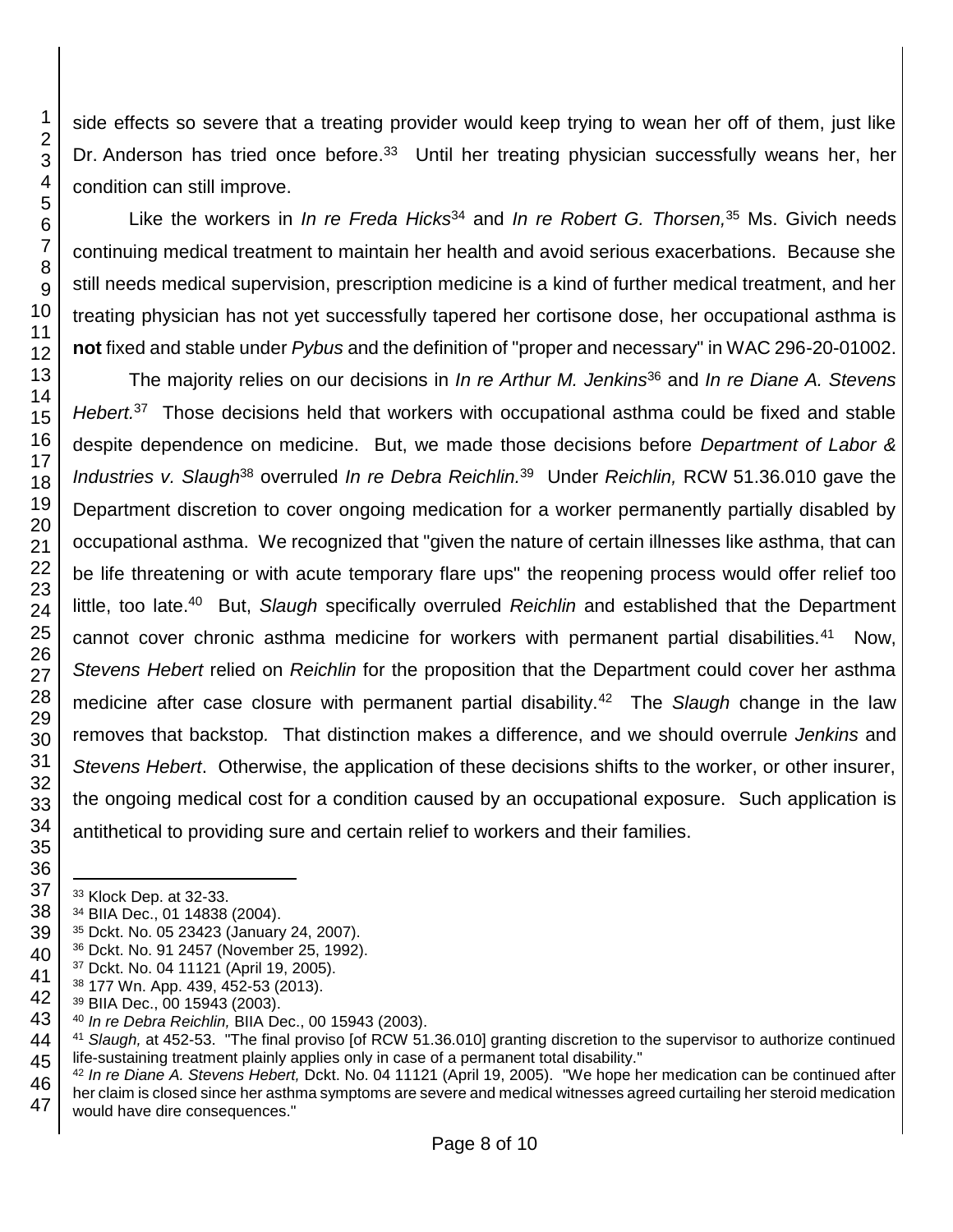The majority opinion uses the term Independent Medical Exam (IME) in the decision. I have always been bothered by this term. These exams are not truly Independent; they are paid for by the employer in this case to bolster their position.

I agree with the industrial appeals judge that this claim should remain open so Ms. Givich can receive ongoing medical supervision and prescription medicine. I would adopt the logic and reasoning of the well-drafted Proposed Decision and Order as my own.

Dated: May 2, 2019.

BOARD OF INDUSTRIAL INSURANCE APPEALS

ale 9. Jeanney 2